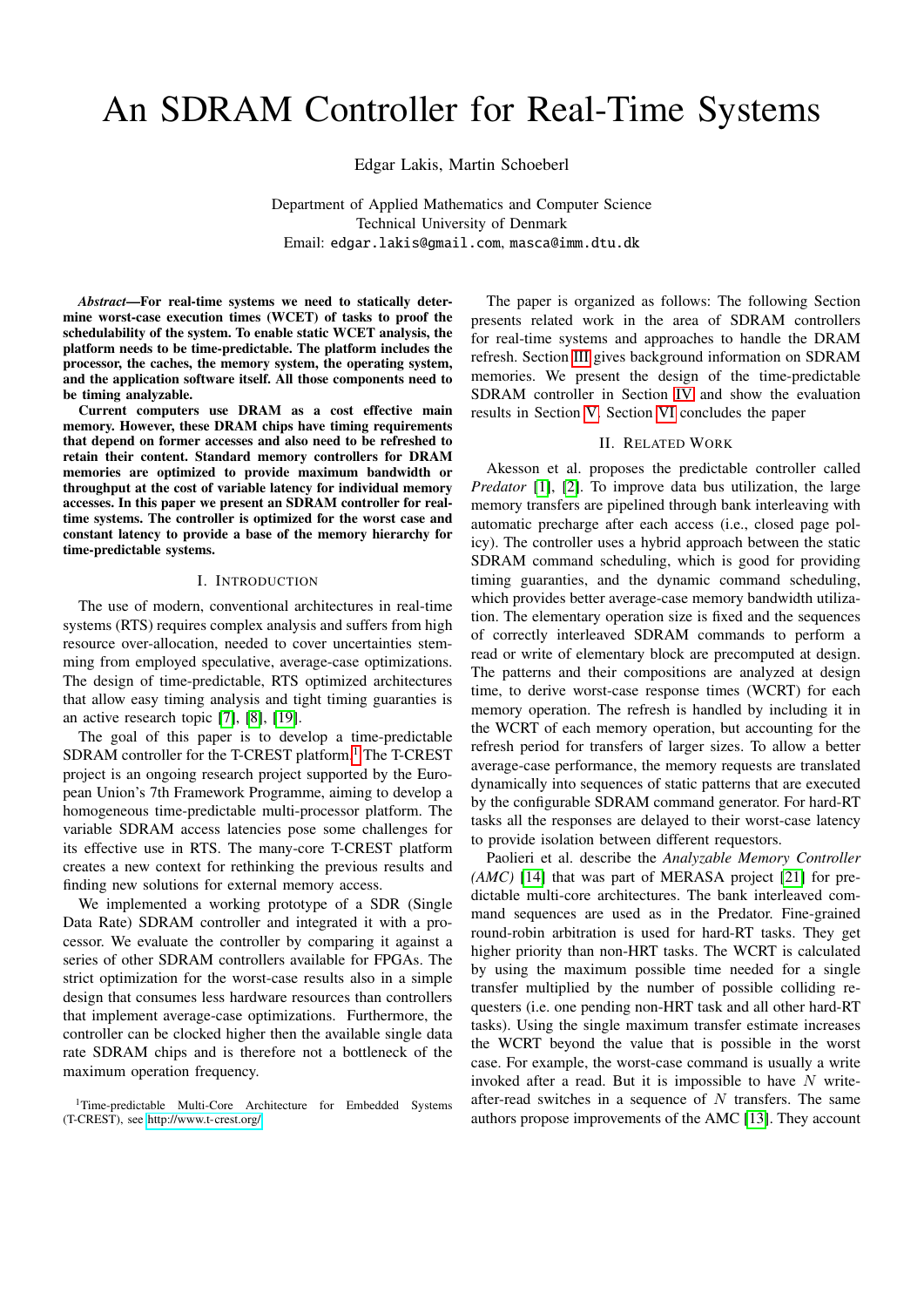for maximum possible direction switches and additionally allow preempting the non-HRT transfer at the bank boundary, saving few additional latency cycles. The measurement based worst-case execution time (WCET) estimates for the tasks are used and refresh is handled by synchronizing the start of the task with the refresh operation, to have refresh interference incorporated into WCET.

Reineke et al. describe the SDRAM controller for the ARM based precision timed architecture (PTARM) processor [\[15\]](#page-7-9). The processor implements a four thread-interleaved pipeline, and a separate bank is assigned for each thread, thus conflicts are avoided. Because this privatization removes the concept of a shared memory, PTARM threads use the on-chip memory for shared data. The refresh is performed manually. Because of their tight integration with the interleaved pipeline, they exploit some properties of the architecture while issuing refresh. The refresh is deferred to the end of the read operation where it does not incur additional cost, because the pipeline cannot use two consecutive read slots. For larger memory transfers (DMA transfers to/from the scratchpad) they account for maximal possible interference from refresh.

Atanassov and Puschner [\[5\]](#page-7-10) described a problem with refresh incorporation into WCET of the task without considering each transfer. They showed, that even though the WCET augmented with the possible refresh interference is safe, the actual WCET path of the program might be different. This does not seem to be a problem in practice, if well behaved architecture without timing anomalies is used.

Bhat and Mueller propose grouping the refresh operations together and executing them in a separate task [\[6\]](#page-7-11). This eliminates refresh interference uncertainty, because the refresh interference can be handled by the schedulability analysis. The refresh operation does not have to be pessimistically incorporated into the WCRT of each memory operation. Unfortunately the authors did not mention that there are strong limitations on burst refreshes in later generations of SDRAM memories.

#### III. SDRAM BACKGROUND

<span id="page-1-0"></span>This section provides the background on Dynamic Random Access Memory (DRAM). In this work, the focus is on Synchronous DRAM (SDRAM), which has been the most prevalent volatile off-chip memory for more than a decade. It is called synchronous to distinguish it from the asynchronous DRAM interfaces that were dominant at the time the standard was created. The JEDEC Solid State Technology Association prepares the standard and several generations of the standards have evolved over the years.

# *A. Structure and Operation*

The DRAM is called dynamic because the value of each bit is represented as a charge of a small capacitor, which discharges due to leakage over time. The capacitors must be refreshed periodically to preserve the valid value. In addition to the capacitor, the bit cell contains a pass transistor, which is enabled when the value is read or written. The bits are not accessible individually; instead, they are organized in arrays

of rows×columns. A row must be prepared before a bit of relevant column can be read. This requires two steps: (1) *precharge* – the bit-lines (columns) are charged to midpoint voltage between logical 0 and 1; (2) *activate* – the capacitors of the single row are connected to the bit-lines. During the activation the charge of the capacitor creates a small voltage swing on the bit-line, which is recovered to full voltage by the sense amplifier. Both steps contribute significantly to the latency of the DRAM access, because the bit-line runs over the thousands of rows and has huge capacitance. However,, once the row has been activated its columns can be read/written with lower latency.

To increase the throughput, a memory device contains several independent arrays called *banks*. The data can be transfered from one bank while other banks are precharging or activating. Similarly, few devices can be connected to the same SDRAM interface and enabled by chip-select. This address dimension is called *rank*.

# *B. Signaling*

The controller accesses the memory device through parallel buses, i.e., each signal bit is sent independently at the same clock cycle. The data bus and the control/address bus are independent; this allows sending commands to a different bank during the longer data transfer cycles.

There are no handshaking or acknowledge signals in the interface; instead, the controller obeys the implicit timing parameters of the memory chip to assure proper operation. The timing parameters are presented in Section [III-D.](#page-2-0)

#### *C. Commands*

The SDRAM has a synchronous interface and is operated by a predefined set of commands. The four main commands are *precharge*, *activate*, *read* and *write*. The other commands are: *auto refresh* which is discussed in separate subsection; *mode register set* configures the memory; and *burst stop*, which is redundant, and has been removed starting from DDR2 generation.

*Precharge (bank or ALL)* charges the bit-lines of the specified or all banks to the reference voltage, to enable data recovery by the sense amplifiers during subsequent row activation. The precharge requires  $t_{RP}$  time before the *activate* command can be issued.

*Activate (bank, row)* activates the row of the specified bank. The data of the activated row will be available for *read*/*write* after  $t_{BCD}$  time, but restoration of the values into the bit capacitors usually requires more time, specified as  $t_{RAS}$ . The bank can not be precharged before that.

*Read (bank, column, optional auto-precharge)* requests to read a number of words from the active row. The data must be sampled from the data bus after  $t_{CAC}$  cycles. The length of the transfer is configured by a *mode register set* command. The device will issue the *precharge* command automatically at earliest allowed time if auto-precharge is enabled for this *read* command. In addition to  $t_{RCD}$  mentioned in *activate* command, there might be a constraint on minimal separation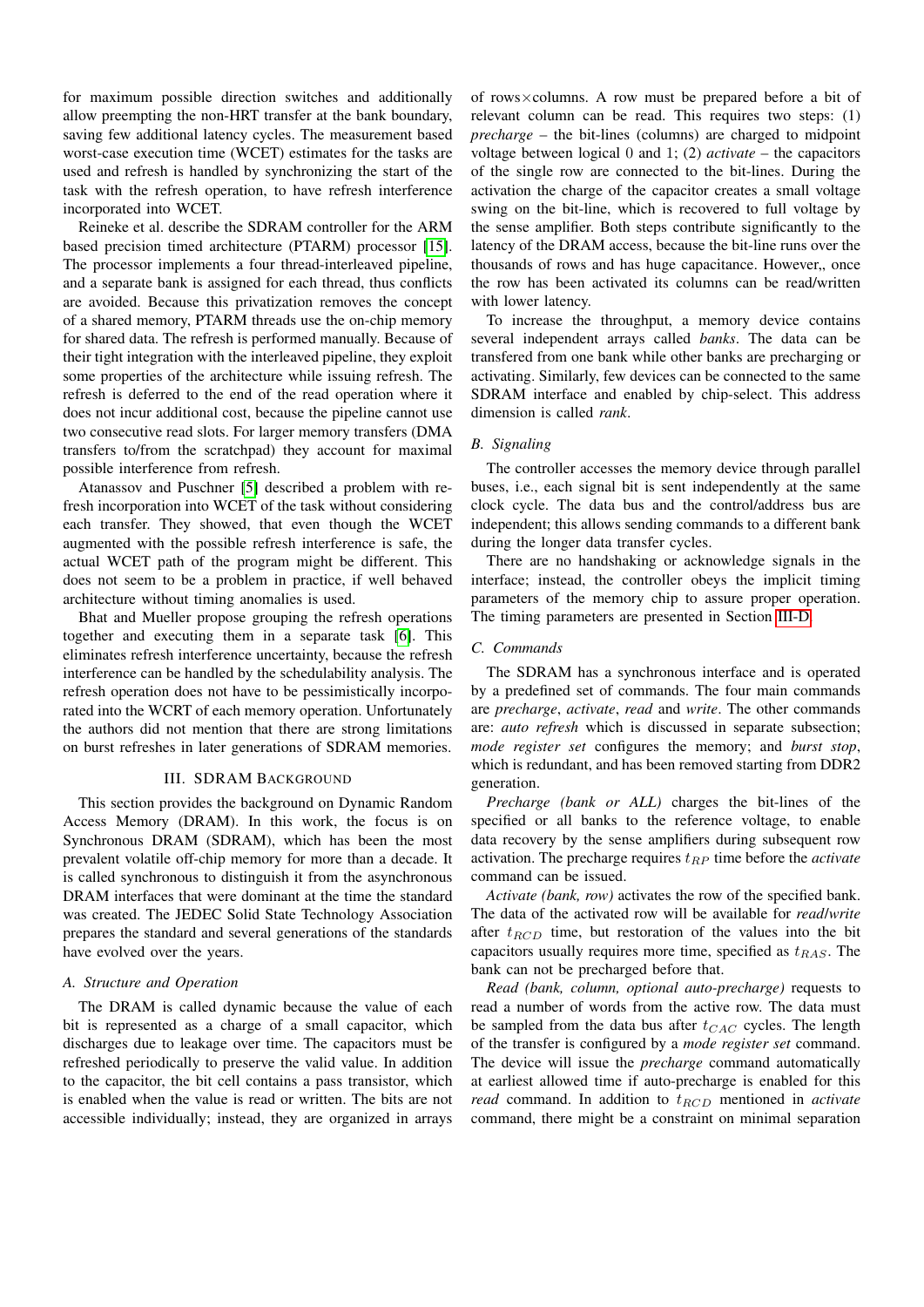

<span id="page-2-1"></span>Fig. 1. SDRAM (SDR) read related timing parameters



<span id="page-2-2"></span>Fig. 2. SDRAM (SDR) write related timing parameters (the  $t_{RAS}$ ,  $t_{RP}$ and  $t_{RC}$  are not shown).

between consecutive *read* and *write* commands specified as  $t_{CCD}$ .

*Write (bank, column, optional auto-precharge)* requests to write a number of words into the active row. The controller of an SDR SDRAM starts the data burst together with the command. A *mode register set* command controls the burst length. The length is either one word or the value of the read length. The notes regarding the  $t_{CCD}$ ,  $t_{RCD}$  and autoprecharge of *read* apply to *write* as well. Additional constraints  $(t_{WTR}$  and  $t_{WR}$  are required to allow the last data word to be stored properly.

# <span id="page-2-0"></span>*D. Timing Parameters*

The timing parameters of the SDRAM device need to be obeyed by the controller. The parameters can be divided into two groups. The first group contains the signal integrity requirements that are present when interfacing any synchronous component. Those are setup/hold requirements for the inputs with respect to clock/strobe signals. The clock-to-output timing are provided for all the outputs and the timing of the tristate buffers needed for bidirectional signals. The other group contains protocol level requirements which describe the separation between commands/data on the SDRAM bus. For example, the sharing of the I/O and control hardware by the banks requires delays between the commands even if they are directed to different banks. Also, the single bidirectional data bus requires extra delay when the direction of the transfer is changed. The extra separation might also be required when getting data from the different ranks [\[11\]](#page-7-12).

The Figure [1](#page-2-1) and Figure [2](#page-2-2) show the timing requirements for read and write transactions. The *precharge* command is issued explicitly to show its place in the transaction. The action could also be scheduled for automatic execution by enabling the auto-precharge during *read* and *write* commands.

# *E. Performing Refresh*

There is some flexibility in performing refresh. The methods of invoking a refresh are listed first, followed by the possible ways of organizing them in time.

Activating a row has a side effect of refreshing its capacitors because the sense amplifiers restore the charge. Activation is performed for a row of a single bank, so in case of *refresh by activate* all the banks have to be refreshed separately. Additionally, the controller/software needs to keep track of the row counters. Auto refresh<sup>[2](#page-2-3)</sup> is triggered by issuing a dedicated refresh command. The command does not specify the address of the row; instead a counter inside the memory chip points to the row. The same row is updated in all the banks in parallel, and the counter is incremented to point to the row for the next refresh operation. *Self refresh* is an autonomous refresh mode, which can be performed by the SDRAM chip during longer inactivity periods.

There are two strategies regarding the refresh invocation of different rows: distributed and burst refresh. The *distributed refresh* is commonly used. The refresh operations are spread out evenly in time. Alternatively, the *burst refresh* can be used. The longer period without refresh is followed by several refresh operations invoked one after another.

The first generation SDRAM (Single Data Rate) devices usually allow performing the refresh command bursts of arbitrary length. Thus refresh actions for all the rows can be grouped together and invoked at a convenient time to avoid refresh interference with normal operation. The later, Double Data Rate generations are less flexible. The maximum of 8 auto refresh operations can be postponed or pulled (issued in advance), but not both. In another words, the maximum of  $9 \times t_{REFI}$  interval between surrounding auto refresh commands is allowed [\[12\]](#page-7-13).

# *F. Refresh Timing*

The SDR SDRAM describes refresh requirement in terms of retention time  $t_{REF}$  for each cell (which is the same as each row). The specifications of subsequent generations use  $t_{REFI}$ parameter, which is longest period between two consecutive refreshes operations. For simple memories—which perform a refresh of single row during one operation—the relation between the two parameters is  $t_{REF} = t_{REF}/N_{rows}$ . But, bigger devices of later generations refresh multiple rows during the single auto refresh operation; hence the  $t_{REFI}$ parameter is given in the specifications. While the time needed by the auto refresh operation is given in  $t_{RFC}$  parameter. It is usually slightly greater than row cycle time  $(t_{RC})$  for very small devices, but can be several times greater for the larger devices.

At a higher temperatures the leakage current is larger and the retention time is smaller. The specifications usually requires doubling the refresh rate if the temperature is higher than  $85^{\circ}$ C. This slightly reduces the memory throughput, but does not complicate the controller design.

<span id="page-2-3"></span><sup>2</sup>Also known as CBR (CAS Before RAS) from the times of nonsynchronous DRAM interface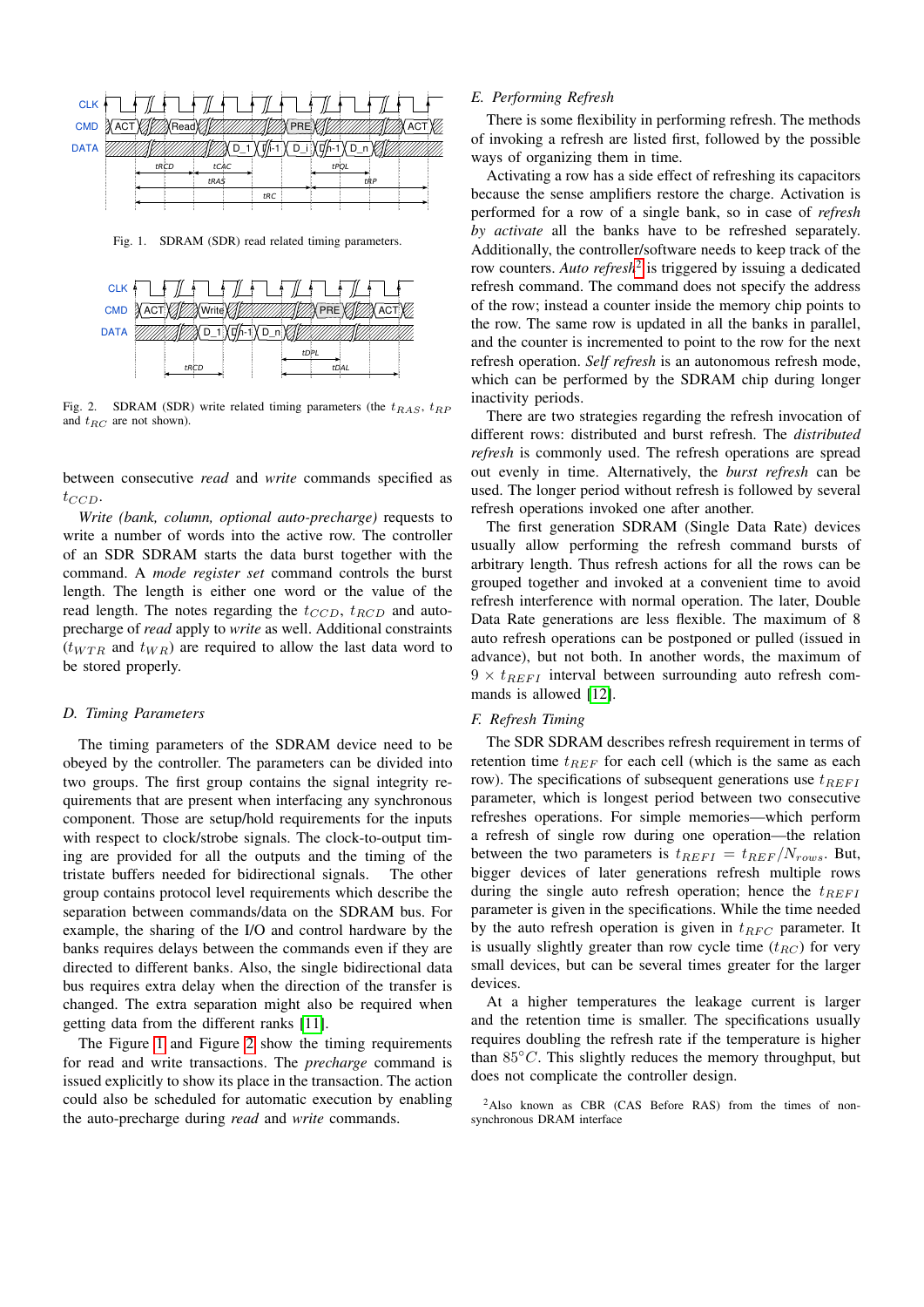| TABLE I                               |
|---------------------------------------|
| RELEVANT SDRAM(SDR) TIMING PARAMETERS |
|                                       |
|                                       |

<span id="page-3-1"></span>

|                    |                                     | 7 ns clk  | 8 ns clk        | $10$ ns clk    | Min  | Max  |
|--------------------|-------------------------------------|-----------|-----------------|----------------|------|------|
|                    |                                     | (cycles)  | (cycles)        | (cycles)       | (ns) | (ns) |
|                    | Clock Frequency (MHz)               | 143       | 125             | 100            |      |      |
| $t_{CAC}$          | CAS Latency                         | 3         | 3               | 2              |      |      |
| $t_{\rm RRD}$      | Row to Row Delay                    | 2         | $\overline{c}$  | 2              | 14   |      |
| $t_{\rm RCD}$      | Row to Column Delay                 | 3         | 3               | 2              | 20   |      |
| $t_{RAS}$          | Row Access Strobe                   |           | 6               | 5              | 45   | 120K |
| $t_{\rm RC}$       | Row Cycle                           | 10        | 9               | 7              | 67.5 |      |
| $t_{\rm RP}$       | Row Precharge                       |           | 3               | 2              | 20   |      |
| $t_{\rm CCD}$      | Column Command Delay Time           |           |                 |                |      |      |
| $t_{\rm DPL}$      | Input Data to Precharge             |           |                 |                | 14   |      |
| $t_{\rm DAL}$      | Input Data to Activate              |           | 5(4)            |                | 35   |      |
| $t_{\rm RBD}$      | Burst Stop to High Impedance        | $t_{CAC}$ | $t_{CAC}$       | $t_{CAC}$      |      |      |
| twb <sub>D</sub>   | Burst Stop to Input in Invalid      | 0         |                 |                |      |      |
| $t_{\rm POL}$      | Last Output to Auto-Precharge Start | $1-tCAC$  | $1-t_{\rm CAC}$ | $1-t_{CAC}$    |      |      |
| $t_{QMD}$          | DQM to Output                       |           |                 |                |      |      |
| $t_{\rm DMD}$      | DOM to Input                        |           |                 |                |      |      |
| $t_{\rm MRD}$      | Mode Register Program Time          | 3(2)      | 2               | $\overline{c}$ | 15   |      |
| $\mathrm{t_{REF}}$ | Refresh Cycle (8192 rows)           |           |                 |                |      | 64M  |

TABLE II TIMING REQUIREMENTS FOR VALID SIGNALING IN NS

<span id="page-3-2"></span>

| Symbol        | Parameter                    | Min | Max |
|---------------|------------------------------|-----|-----|
| $t_{\rm AC2}$ | Access Time from CLK (CL=2)  |     | 6.5 |
| $t_{\rm AC3}$ | Access Time from CLK (CL=3)  |     | 5.4 |
| $t_{\rm OH2}$ | Output Data Hold Time (CL=2) | 2.7 |     |
| $t_{OHA}$     | Output Data Hold Time (CL=3) | ٩   |     |
| $t_{HZ}$      | CLK to High Impedance Time   | 2.7 | 5.4 |
| $t_{LZ}$      | CLK to Low Impedance Time    |     | 0   |
| $t_{\rm SUI}$ | Input Setup Time             | 2   |     |
| $t_H$         | Input Hold Time              |     |     |

## <span id="page-3-0"></span>IV. A TIME-PREDICTABLE MEMORY CONTROLLER

This section provides information on the design, implementation, integration, and testing of the SDR (Single Data Rate) SDRAM controller. Section [V](#page-6-0) presents the evaluation of the controller.

# *A. Analysis*

The DE2-70 FPGA board, used for the project, contains two IS42S16160B-7TLI SDRAM chips [\[10\]](#page-7-14). They are organized as 16-bit words in 4 banks of 8192 rows by 512 columns. The chips are speed grade 7, so according to the specification they can be clocked up to 143 MHz (with CAS latency (CL) of 3) or 100 MHz (with CL=2). Table [I](#page-3-1) lists the SDRAM parameters for the chip, while Table [II](#page-3-2) list the parameters relevant for signal integrity.

*1) Separation Between Transactions:* The minimum number of cycles needed between two operations are summarized in Table [III.](#page-4-0) They depend on the type of the operation as well as the banks the transactions use.

For random addresses the worst-case is when consecutive accesses happen to different rows of the same bank (top part of the table). Because we are interested in optimizing the worst-case performance, we use the closed page policy, as it assures the smaller worst case latency. The read transaction requires: row activation, CAS latency, burst transfer cycles,

and precharge. In this case the precharge can be overlapped with last few data transfers cycles; the negative  $t_{POL}$  term in the equation accounts for this. The burst transfer cycles are  $BL - 1$ , as  $t_{CAC}$  already contains the first cycle of the data transfer (see Figure [1\)](#page-2-1). The  $max()$  is used to satisfy the  $t_{RAS}$ for smaller BL, and the whole sum must always be at least  $t_{RC}$ . The write transaction requires: precharge, activate, burst transfer, and write recovery cycles.  $BL-1$  is used, because the transfer starts at the cycle of the write command (see Figure [2\)](#page-2-2). Again, the whole sum must be at least  $t_{RC}$ .

The length of the burst and two timing parameters affect the separation of operations on different banks: the separation between activates  $(t_{RRD})$  and the read or write commands  $(t_{CCD})$ . For SDR the smallest meaningful burst length for interleaving is 2, because each operation requires at least two command bus cycles (activate and read or write). Because  $t_{CCD}$  and  $t_{RRD}$  are usually not larger than 2 clock cycles, the separation becomes BL. This means that two consecutive memory operations of the same kind (read or write), can result in uninterrupted transfer on the data bus.

What remains to be considered, are the separation between operations of different directions. The read after write is constrained by  $t_{RTW}$ , but for SDR memories this is one clock cycle, which means that commands can be issued in consecutive cycles. Because the write data transfer starts at the same cycle as the write command, the minimum separation between the commands is  $BL$  as in the previous case. However, this creates  $t_{CAC}$  idle cycles on the data bus. The read command is issued in the next cycle after the last data is written, but the read data comes a few cycles later. The write after read needs an extra  $t_{CAC}$  + 1 cycles between commands. The  $t_{CAC}$  is needed to let the read data to finish, and 1 extra idle cycle that is needed to allow the tristate buffers of the SDRAM to become high impedance before the controller starts driving the data onto the bus.

The command separation limits the maximum bandwidth available for random accesses. Table [IV](#page-4-1) shows lengths of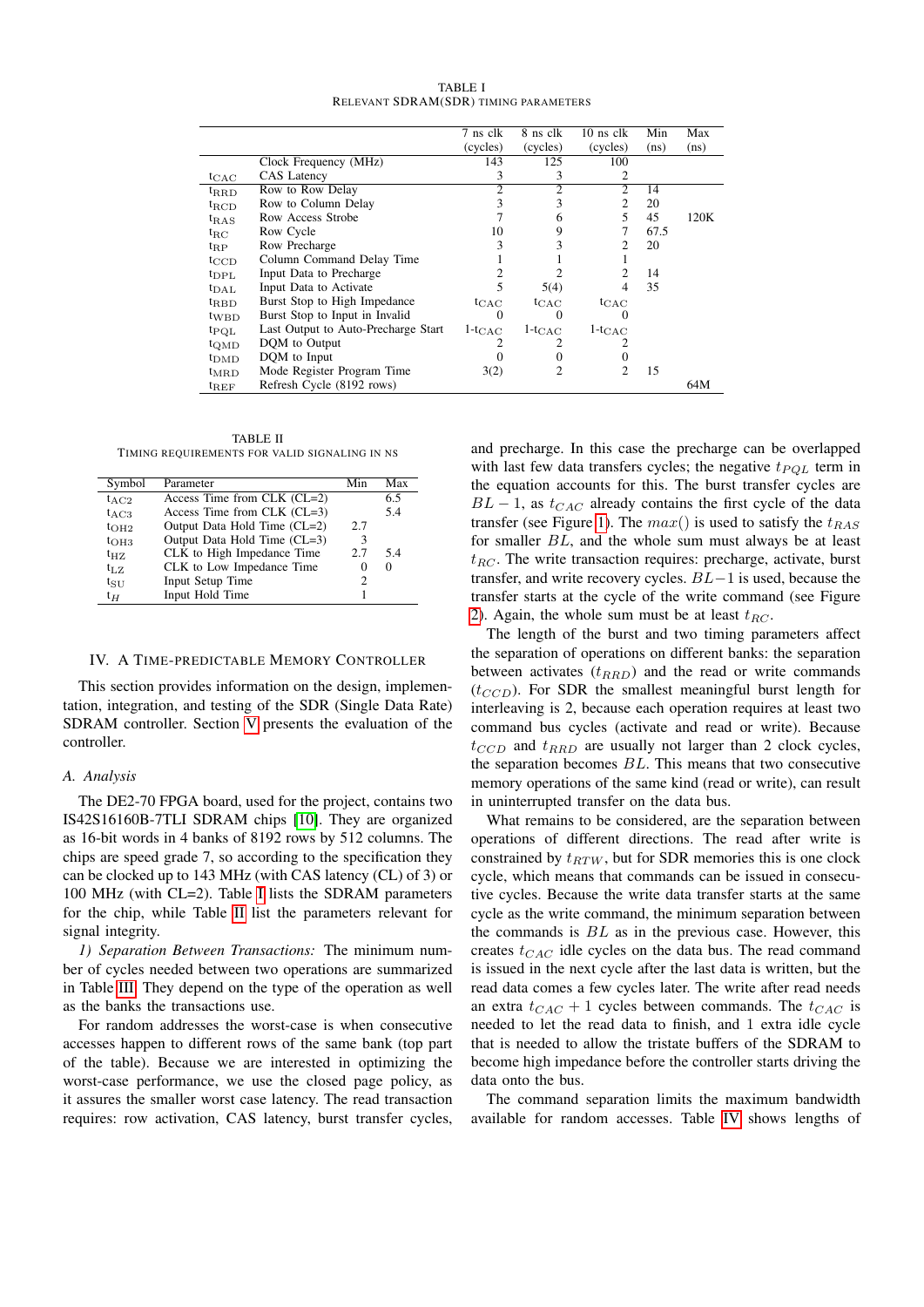#### TABLE III

<span id="page-4-0"></span>MINIMAL SEPARATION BETWEEN SDRAM(SDR) TRANSACTIONS IN CLOCK CYCLES. THE SUBSCRIPT<sub>n</sub>−1 DENOTES PREVIOUS OPERATION, AND B<sub>n</sub>−1 THE BANK IT USED. *BL* DENOTES BURST LENGTH, AND THE TIMING PARAMETERS ARE ROUNDED TO FULL CYCLES.

|                                     | $\text{Read}_{n-1}(b_{n-1})$                    | Write <sub>n-1</sub> $(b_{n-1})$         |
|-------------------------------------|-------------------------------------------------|------------------------------------------|
| $\text{Read}_n(b_n = b_{n-1})$      | $max(t_{RC},$                                   | $max(t_{RC},$                            |
| Write <sub>n</sub> $(b_n=b_{n-1})$  | $t_{RCD} + t_{CAC} + (BL-1) + t_{POL} + t_{RP}$ | $t_{RCD} + (BL - 1) + t_{DPL} + t_{RP})$ |
| $\text{Read}_n(b_n!=b_{n-1})$       | $max(t_{RRD}, t_{CCD}, BL)$                     | $max(t_{RRD}, t_{CCD}, BL)$              |
| Write <sub>n</sub> $(b_n!=b_{n-1})$ | $max(t_{RRD}, t_{CCD}, BL + t_{CAC} + 1)$       | $max(t_{RRD}, t_{CCD}, BL)$              |

<span id="page-4-1"></span>TABLE IV THE MAXIMUM GUARANTEED PERCENTAGE OF DATA TRANSFER CYCLES FOR DIFFERENT BURST LENGTHS. THE TIMING PARAMETERS ARE FOR 100 MHZ OPERATION OF THE SDR MEMORY ON DE2-70 BOARD.

| BL            | $Cycles_{Read}$ | $Cycles_{Write}$ | $Bw_{\text{Read}}$ | Bw <sub>Write</sub> |
|---------------|-----------------|------------------|--------------------|---------------------|
|               |                 |                  | 14.28%             | 14.28%              |
|               |                 |                  | 28.57%             | 28.57%              |
|               |                 | 9                | 50%                | 44.44%              |
|               | 12              | 13               | 66.66%             | 61.53%              |
| $2*2$         |                 | 8                | 50%                | 50%                 |
| $2*4$         | $8 + 3$         | $8 + 3$          | 72.72%             | 72.72%              |
| pair of $2*4$ | $8 + 3 + 8$     | $8 + 3 + 8$      | 84.21%             | 84.21%              |

read and write bursts in cycles and the resulting bandwidth in percent of the theoretical maximum bandwidth. The top part of the table lists the numbers for the simple transactions calculated according the Table [III](#page-4-0) formulas. The bottom of the table contains 3 examples of transactions interleaved over two banks. The efficiency is increased, because precharge and activation of one bank is overlapped with transfers by the other bank. The 8 word transfers interleaved over 2 banks (2\*4 bursts) allow to fully utilize the data bus, but 3 cycles gap is needed if the transfer direction is changed. The last row in the table accounts for the fact that at most one change in direction is needed for two transfers. The estimates in the table do not account for cycles wasted for refresh and will be lower. The efficiency will also be lower if higher frequency operation is used.

*2) Performing Refresh:* The SDRAM refresh operation interferes with regular read/write operations. Even though the refresh is required to be invoked relatively infrequently, its asynchronous nature can lead to memory access latency overestimation. There are three options to handle refresh. (1) Refresh operations can be grouped together and analyzed at schedulability analysis level [\[6\]](#page-7-11). (2) They can be invoked individually at a known time, for example in a dedicated TDM slot of a CMP system. (3) The refresh is a higher priority periodic operation invoked by the controller and increases the WCRT of each memory accesses.

The first option is only effective for the SDR generation of SDRAMs. Newer generations limits the grouping to only 8 refresh operations. The second option is constrained for larger density devices, where refresh requires much more time than the regular operations. The third option results in a conservative WCET if the refresh interference is pessimistically incorporated into each request. However, tighter WCET bounds are possible by calculating the refresh interference for the whole execution of the task and not for each memory

request [\[5\]](#page-7-10). The architecture needs to be free from timing anomalies for the approach to be valid.

# *B. Design*

To simplify the first design we have decided to the build controller using simple, non-interleaved transactions. The simple transaction controller issues the same sequence of commands for different configurations. This way it can be made configurable, where the target frequency and burst length are specified as generic parameters and all the wait cycles are calculated automatically by the synthesis software.

The controller can later be extended to use bank interleaving. This would potentially require different state machines for different configurations. However, the command patterns can be very regular resulting in a simple design.

After reset, the controller performs the initialization sequence. The memory access requests are translated to predefined sequence of actions. The single Mealy type state machine is used to control the sequencing. The Mealy type allows saving one clock cycle of latency on the requester's interface. This also works well with the SDRAM interface signals that have to be registered in IO cells to improve the timing.

We decided to use a non-proprietary interface standard to allow the reuse of the controller. The Open Core Protocol (OCP) interface is chosen. The out of band signals defined in the OCP protocol are used for manual triggering of refresh (if the option of automatic refresh is disabled).

# *C. Implementation*

The implementation has following features:

- It is a simple RTL state-machine in one entity. The result is comprehensible and easily maintainable code, which is synthesized into a reasonable implementation by a standard vendor tool chain (see Section [V-D\)](#page-6-1)
- The code is meant to be portable. Therefore, we avoided vendor specific components or design patterns. The only vendor specific component is the PLL/DCM, which is necessary for higher clock frequencies, but it is instantiated externally to the controller. Also the use of IO-Block registers has to be specified in a vendor specific way. For Altera the signal attributes are used, but a .qsf file can be used as well. For Xilinx, this can be specified on a per signal basis in the constraint file.
- All the possible parameters are configurable through generics: (1) the signal widths for the requester interface (address/data) and the SDRAM interface (chipselects/banks/address); (2) the address mapping from a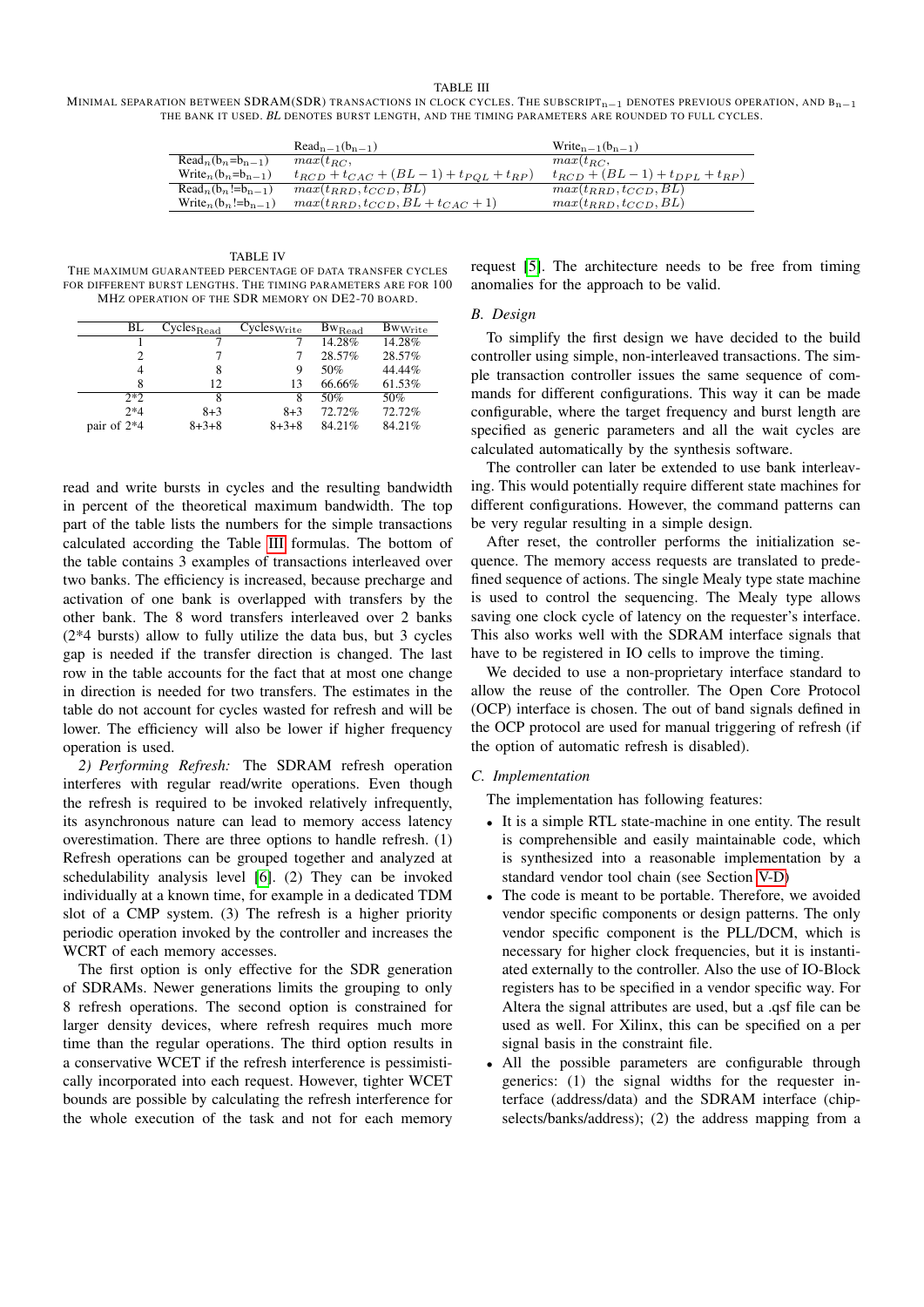linear address of the requester to rank, bank, row and column; (3) the burst size supported by the SDRAM specification; (4) the frequency, access latency, refresh period, and other timing parameters from the memory chip specification. The timing parameters are specified using the VHDL time constants and are translated into required number of clock cycles according the user specified clock period automatically.

- Registers in IO-Blocks allow better setup times and clock to output delay.
- Wait states and counters insure the correct timing between SDRAM bus commands. The binary counters are sufficient for the needed wait ranges.

A 3 ns skew is introduced between the SDRAM clock and the clock used for the controllers state-machine, to adjust the clock edge with the data for the same setup/hold slack for both read and write operations as described in [\[3\]](#page-7-15).

# *D. Integration*

This section describes the integration of the controller with two processors for RTS.

<span id="page-5-0"></span>*1) Integration with the Patmos Processor:* At the time of this writing the Patmos processor [\[20\]](#page-7-16) from the T-CREST platform was still under development. The support for caches was not yet finished and the processors pipeline used simplified accesses to local memories without stalling. The integration was performed through a simple, I/O controlled DMA (Direct Memory Access) like device. The device can be asked to perform external memory transfers with its local buffer. The single cycle access is provided to the buffer to prevent stalling the processor pipeline. Instead, the processor polls the device status to find out if the memory transfer has been completed.

<span id="page-5-1"></span>*2) Integration with the JOP Processor:* JOP is a timepredictable processor for real-time Java applications [\[17\]](#page-7-17). The JOP processor accesses the memory and I/O devices through the SimpCon [\[16\]](#page-7-18) interface. The interface is optimized for the processor's pipeline. The processor drives the output signals for one clock cycle and waits until the slave completes the transaction. The interface allows the slave to perform the early completion acknowledgements, by providing the master a hint on how many wait cycles are needed before the data is ready. A 2-bit rdy cnt signal is used for this purpose, where the maximum value of 3 has a special meaning of unknown number of cycles. The slave is required to keep the data value and the acknowledgement after the transaction is complete.

A small VHDL entity was created to adapt the controller to the SimpCon interface. Non-optimized adaptation is used, without the early acknowledgement and burst length of 1. When the transaction is issued the adapter sets the SimpCon rdy cnt signal to 3 (busy with unknown completion time). The command, address, and write data signals are also registered to keep them stable as required by the controller. When the controller acknowledges the data, the rdy cnt register is reset to 0 (ready, i.e. zero wait cycles left); and the data value is registered.

The inefficiency of not using the SimpCon early acknowledgement can easily be solved, as the controller keeps track of when the data will be available. This information can be used for rdy cnt. Enabling burst transfers needs extensions to SimpCon interface and possible modification of the controller. The pipelined transactions supported by SimpCon could be used. Additional signals are needed to denote when the transaction corresponding to the same burst are finished. The controller could then use this information to start the bank precharge. In addition the controller would need to be modified to support pipelined transactions.

# *E. Testing*

We used two testing methods: a VHDL testbench for controller simulation and test programs for checking the controller operation in the FPGA system.

*1) VHDL Testbench:* The testbench (TB) for RTL level simulation of the controller tests its behavior in isolation. The TB was also useful for locating the source of flaws, because the complete observability of the controller's state is available during the simulation.

The TB performs writes and reads with different addressees and checks that the read data matches the one written to that location. The mismatched entries are reported. There are also flags controlling the verbosity level of the reporting of the transactions on both the controller and processor interfaces. The reporting allows running the TB in batch mode, for simple check of correctness without the need to examine the signal waveforms.

The TB does not try to test all the configurations supported by the controller, because there are many. Instead, one configuration is tested, which is selected by specifying the configuration constants. The refresh period was configured to a small value to check the refresh logic interference with the regular transactions. The controller's conformance with the SDRAM timing constraint is verified with the SDRAM simulation model.

*2) Patmos Test Programs:* The synthesized version of the controller was tested on the FPGA configured with a system composed of a Patmos processor, the memory controller accessible through an I/O controlled DMA-like device (see Section [IV-D1\)](#page-5-0), and serial port for communication with the PC over an RS-323 cable. The test programs were written in C. At the time of the writing only C programs with limited features could be executed successfully by the available infrastructure. Therefore, two simple test programs were written.

The first program uses only a tiny part of the memory. The memory mapping of the I/O device is checked. Next some strings are written to the memory, read back for comparison, and are output to the serial port for examination. The second program tests the whole addressable memory range, but does not give hints on what went wrong. Distinct values are written into each memory location. Before the read-back is performed, the program waits for any input from the serial terminal. This is used to check if the SDRAM is refreshed to preserve the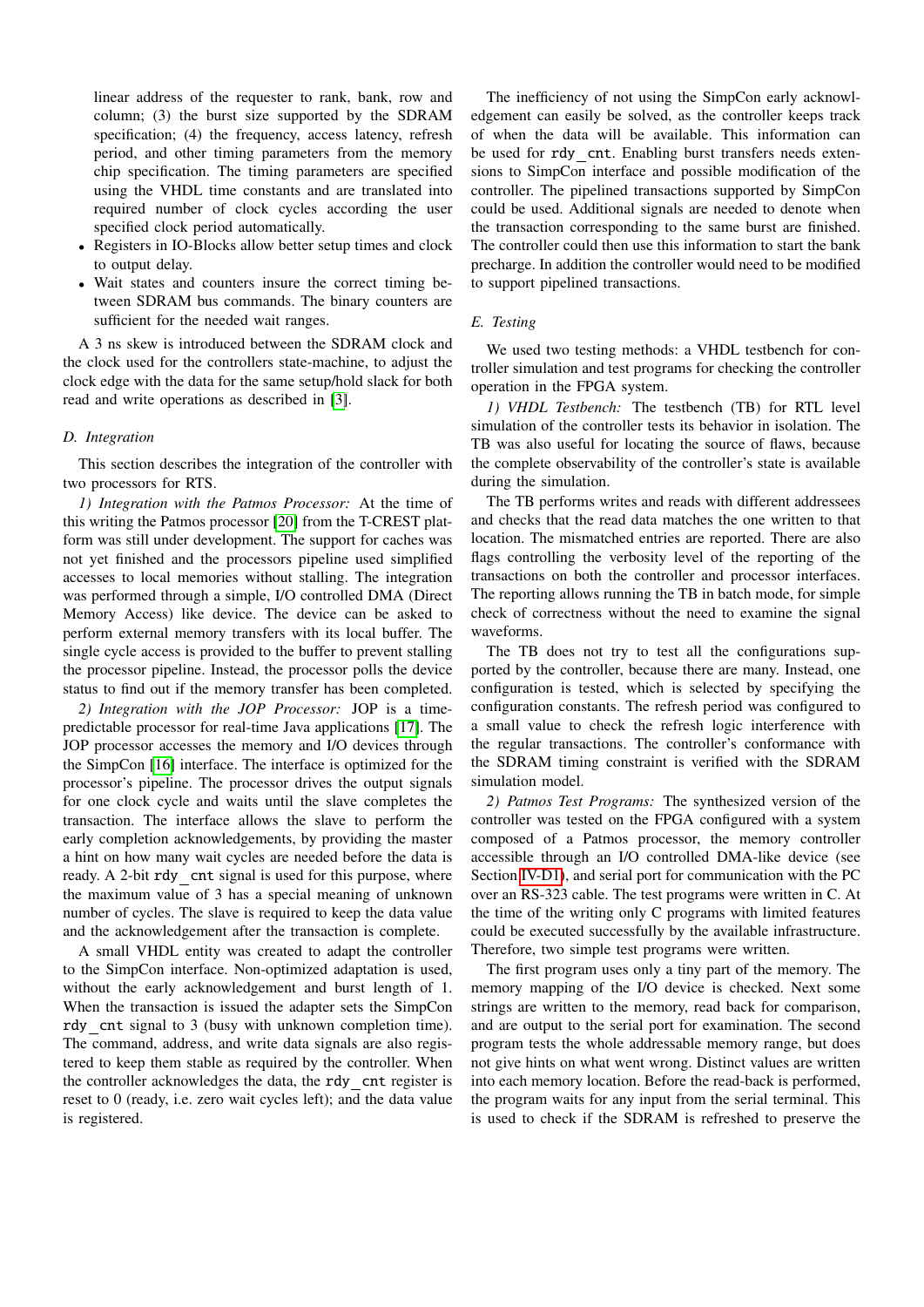correct values. The program reports the error when it occurs as well as the number of all errors discovered at the end.

*3) JOP Hello World Test:* The non-exhaustive test was used to check the JOP integration (Section [IV-D2\)](#page-5-1). The JOP system with the SDRAM as the only external memory was configured on FPGA. Than the "Hello World" program was transmitted to the FPGA over the RS-323 cable. The bootloader received the program and wrote it into the external memory and executed it from there.

#### V. CONTROLLER EVALUATION

<span id="page-6-0"></span>In this section we present the synthesis results of the controller. We compare our controller with three other SDR SDRAM controllers.

# *A. Altera SDR SDRAM Reference Design*

The Altera reference design for an SDRAM controller is described in [\[4\]](#page-7-19). The controller is coded structurally without an explicit state machine. Instead the state is distributed into a number of internal control signals and counters, which control the multiplexers driving SDRAM signals. The controller is pipelined, introducing 4 cycles of additional data latency. The pipeline does not allow multiple outstanding commands to different banks, i.e., the new command is accepted after the previous one is completed (except for precharge used to interrupt the ongoing full-page read or write burst).

The controller provides a low-level interface to the SDRAM. The user must initialize the SDRAM and must keep track of data latency cycles (i.e., the controller does not acknowledge the valid data). The read/write requests to the controller are translated into pairs of activate and read/write (with autoprecharge) SDRAM commands. The requests corresponding to precharge, refresh, and mode register set commands are also available and are used to control the SDRAM initialization sequence. Two more requests configure the runtime parameters of the controller.

# *B. Xilinx SDRAM Reference Design*

The design is described in [\[22\]](#page-7-20). The design is almost 14 years old, and one can see that the synthesis tools had different capabilities and a different hardware description style had to be used. The controller is coded structurally at a very lowlevel. The finite state machine (FSM) uses manually specified one-hot encoding for the state register. The Xilinx SRL16 primitives (lookup table used as shift register) are manually instantiated. Each counter is described in a separate entity and the design consists of 9 entities in total. The design provides the same functionality as the Altera design, albeit through a slightly different interface. The controller is run-time configurable and the user must initialize both the controller and the SDRAM. The requests are handled as single burst transaction with auto-precharge. The user must count the cycles to know when the valid data should be sampled after read. But the write data is accepted right away and is delayed internally.

#### TABLE V

<span id="page-6-2"></span>SYNTHESIS RESULTS FOR THE EVALUATED SDR CONTROLLERS. THE COLUMNS SHOW: CLOCK FREQUENCY IN MHZ, THE OVERALL NUMBER OF LOGIC-CELLS/SLICES, THE NUMBER OF LOOK-UP-TABLES AND THE NUMBER OF FLIP-FLOPS

| Design                                 | $F_{\rm max}$ | LC            | LUT | FF  |
|----------------------------------------|---------------|---------------|-----|-----|
|                                        | (MHz)         |               |     |     |
| Altera                                 | 392.77        | 309           | 107 | 284 |
| <b>JOP</b>                             | 207.30        | 592           | 457 | 355 |
| $\rm JOP_{Optimized}$                  | 249.38        | 308           | 174 | 238 |
| Our                                    | 221.39        | 194           | 126 | 129 |
| $\rm Our_{SimpCon}$                    | 222.42        | 272           | 119 | 211 |
| $Our$ $Optimized$                      | 349.41        | 200           | 127 | 131 |
| Xilinx Spartan 3                       | $F_{\rm max}$ | <b>Slices</b> | LUT | FF  |
| $\overline{\text{Xilinx}}_{\text{S}3}$ | 116.20        | 229           | 165 | 293 |
| $Our$ <sub>S3</sub>                    | 117.79        | 114           | 147 | 130 |

The controller uses a double frequency clock for the SDRAM interface, and communicates the data with the user on both edges of the slower clock. The controller seams to be designed for use in an external chip, because a single 32-bit inout signal is used for address, datain, dataout and part of the command encoding. The controller introduces 8 SDRAM cycles (4 system cycles) of additional data latency during read.

# *C. JOP SDRAM Controller*

The JOP controller [\[9\]](#page-7-21) was made to enable the access to the SDRAM from JOP [\[18\]](#page-7-22) on the Altera DE2 board. The timing parameters are hardcoded. Differently to the two previously presented designs, the controller performs SDRAM initialization automatically. The controller provides a 32-bit SimpCon [\[16\]](#page-7-18) interface, but uses a 16-bit wide SDRAM chip. Therefore, some extra buffers and logic is used for this purpose. Two FSM are used, one handles the SDRAM command sequence, while the other interacts with the SimpCon and assembles/splits the two half-words. The SDRAM address multiplexing is performed in a separate process.

# <span id="page-6-1"></span>*D. SDRAM Controllers Synthesis Results*

The synthesis results for three designs mentioned in previous sections and our design are presented in Table [V.](#page-6-2) The top part shows the numbers for the Altera Cyclone II target (EP2C70F896C6). The bottom part list numbers for a Xilinx Spartan 3 (xc3s5000-5fg900), because Xilinx reference design is not portable. The table has two entries for the JOP design. The numbers for the original design (JOP) were suspiciously large, and we were able to fix the problem by constraining the ranges of the counters  $(JOP<sub>Optimized</sub>)$ . The original design used full range integer types, resulting in the inferring of 32 bit counters. For the purpose of the JOP comparison we have also included the numbers ( $\text{Our}_\text{SimpCon}$ ) of our design adapted for the use in JOP system (Section [IV-D2\)](#page-5-1). Finally the line Our<sub>Optimized</sub> represents the design after splitting the increment and comparison logic of the refresh counter into separate cycles (by registering the done flag). The initialization counter was also separated and made free running. The optimization is not necessary for our application, because the unoptimized device can run above the required speed. Nevertheless, the